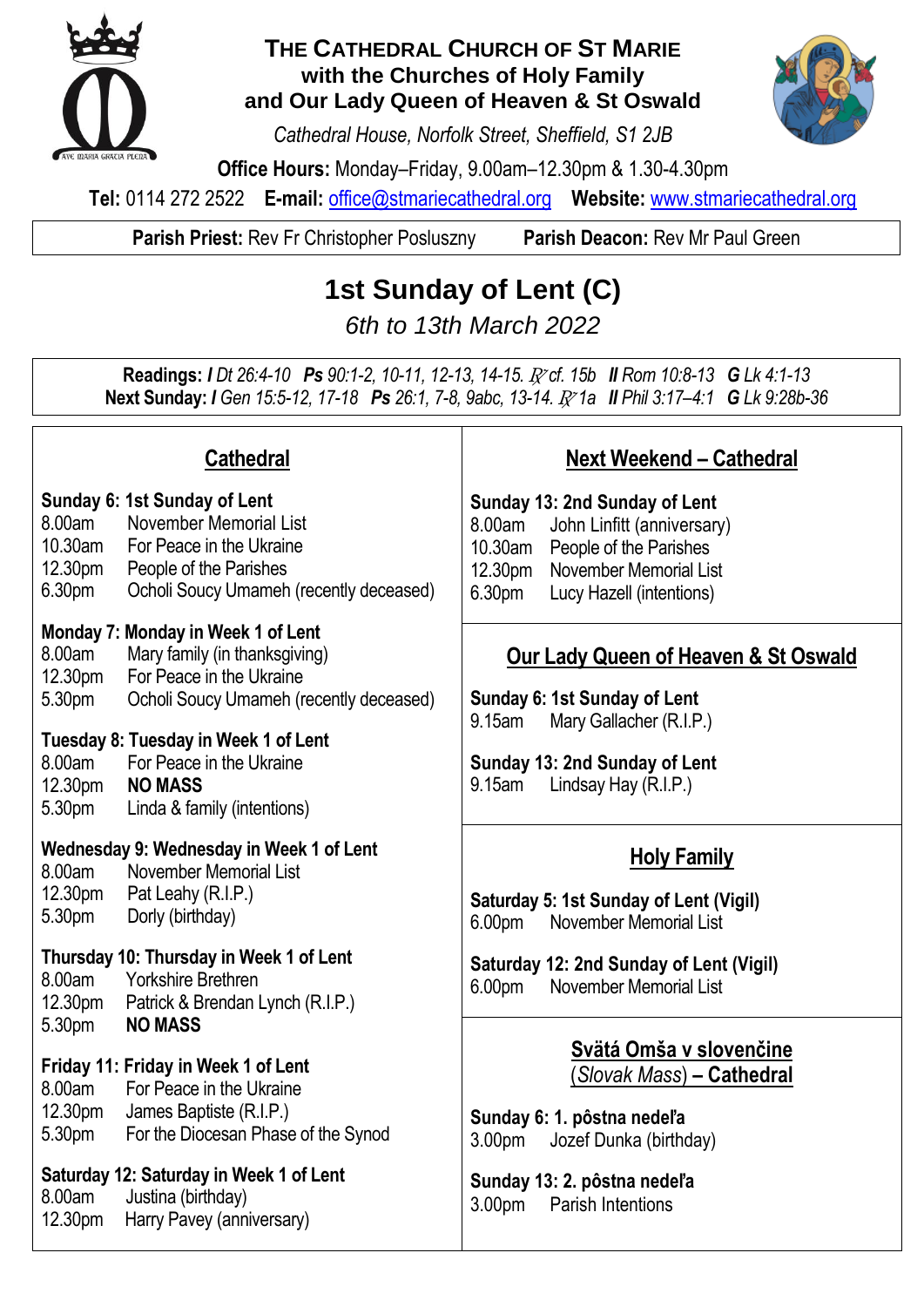**We pray** for Ronald Hepplewhite, and all those who have died recently.

**Please remember in your prayers our sick:** Phyllis Caesar, Dominic, Jackie Davison, Mavis Hamilton, Marie Casey, Ann Harvey, Trevor Harvey, Nora Kenny, Maura Hallam, Rev Fr Colum Kelly, John Carroll, Robert Stocks, Gloria Welsh, Anthony Gallagher, Christopher Browne, Clifford Browne, Ruth Bleakley, Helen Carroll, Mary Pridgeon, Kath Atherton, Pat O'Connor (Lintott), Elizabeth Dillop, Kay Worsnop, Vladimir Korbar Jr, Jean Hegarty, Rima Lattash, Margaret & John Whitehead, Catherine, Angela Eddy, Mary Parkinson, Kevin Worsnop, Liam, Dee Wright, Emma Green, and all those who are suffering mentally, emotionally or physically.

*Names will stay on the list for 3 months. Please contact Cathedral House if you wish your friend or family member to be included.*

**Anniversaries this Week:** 6 Mar – Arnold Bayley, Rev Fr John Delaney; 7 Mar – Rev Mgr Stephen Sullivan; 9 Mar – Rev Fr Walter Burke; 12 Mar – Rev Fr James Halpenny; 13 Mar – Xavier Raphael, John **Linfitt** 

**New to St Marie's Cathedral? Here's how you can connect:** Welcome to St Marie's! In addition to the weekly newsletter we produce, we also encourage community and connection through our WhatsApp group, our Facebook page and through our parish groups. If you would like to find out more details of how to do this, please contact us on [PPC@stmariecathedral.org,](mailto:PPC@stmariecathedral.org) or call Matthew in the office during office hours.

**Children's Liturgy this Sunday, at the 10.30 Mass:** All children are welcome to join Candida for their own special Liturgy of the Word during the 10.30am Mass; please meet her at the baptismal font at the start of Mass (or ring the bell for Houlden Hall if you arrive a little late). Alternatively, we have family friendly scripture resources available on our website each week, including a Gospel-based activity sheet, sing-along worship songs and the latest video instalment of the Mark 10 Mission for Children: <https://stmariecathedral.org/mass-worship/childrens-ministry/>

**Journey in Faith 2021-22:** This week's Journey in Faith session will be on Friday 11th March, from 7.00- 8.30pm, in Houlden Hall.

**CAFOD Lenten Fast Day (11th March):** this coming Friday is the CAFOD Lenten Fast Day. If you wish to participate, envelopes are available from the back of church.

**Stations of the Cross—every Tuesday during Lent: Joseph Durham and Michael Jackson have** volunteered to lead a Stations of the Cross event after Mass on Tuesdays during the Lenten period; everyone is welcome to join them! To find out more about the Stations of the Cross as a Catholic devotion, please check out our website here:<https://stmariecathedral.org/mass-worship/stations-of-the-cross/>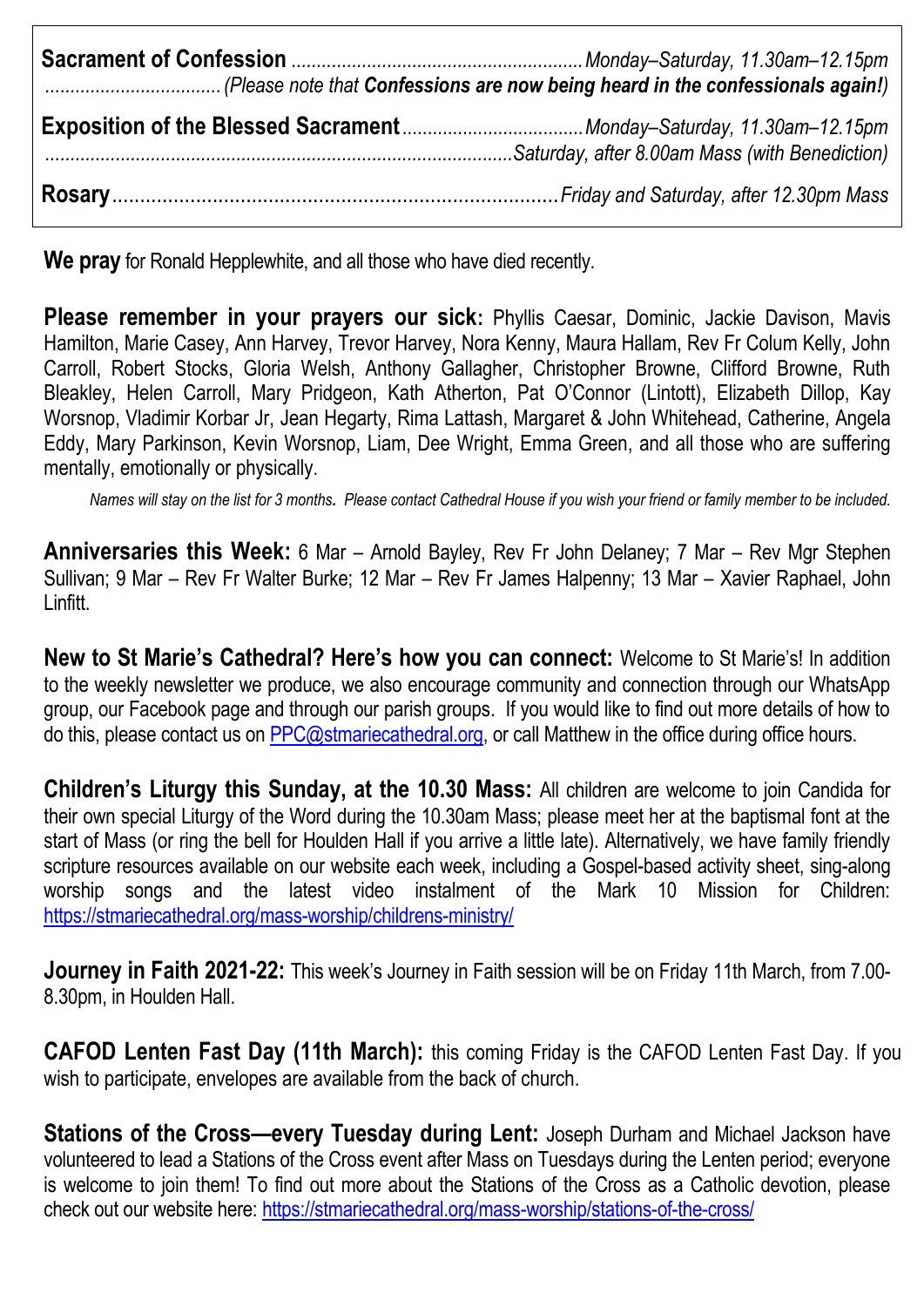## **Support CAFOD's work in the Ukraine**

There will be a **second collection next week** in support of CAFOD's work with Caritas Ukraine and the DEC Ukraine Humanitarian Appeal. More information about how CAFOD is assisting the humanitarian work on the ground, as well as an online donation portal, can be found at [https://cafod.org.uk/News/Emergencies-news/Ukraine-crisis.](https://cafod.org.uk/News/Emergencies-news/Ukraine-crisis)

Please be as generous as you can be in support of this humanitarian crisis, and continue to pray for peace in the Ukraine:

> **O God, author and lover of peace, to know you is to live, to serve you is to reign; defend against every attack those who cry to you, so that we, who trust in your protection, may not fear the weapons of any foe. Through our Lord Jesus Christ, your Son, who lives and reigns with you in the unity of the Holy Spirit, God, for ever and ever.** (*Roman Missal*)

**Diocesan Rite of Election—Sunday 6th March:** on the 1st Sunday of Lent, St Marie's will host the Diocesan celebration of the Rite of Election at 4.30pm, which is led by Bishop Ralph. This service is for all those who are due to celebrate the Sacraments of Initiation at the Easter Vigil. Everyone is welcome.

**Help us Arise and set Sheffield aglow with Prayer in 2022!** Arise Sheffield is a family of believers from over 150 churches across Sheffield who share a passion for Jesus and for this city. Prayer is powerful. During the month of March, we are invited to join this family of believers by praying as we walk the streets of Sheffield. There is even a Prayer Walking App to capture and share our collective efforts! Walk by yourself or with others. If you would like to lead a little walking prayer group from the Cathedral, please register your interest with Candida and Charlie on [PPC@stmariecathedral.org.](mailto:PPC@stmariecathedral.org) To register for the Prayer Walking App, or to find out more about Arise Sheffield, please click here:<https://www.arisesheffield.org/arise-prayer-walking>

**Lenten Prayer Hour—starting Tuesday 8th March:** There will be a weekly Prayer Hour at St Marie's Cathedral during Lent every Tuesday, from 7.00-8.00pm, starting this week on 8th March. Everyone is welcome!

**Online Arise! Magazine for all Christians in Sheffield:** Arise Sheffield also have an excellent online magazine, with interesting faith-filled articles from Christians of all denominations across our City. Try it for yourself here: https://issuu.com/arisesheffield/docs/tfs035-arise-magazine-easter-2022 - online-small

**Looking after our people and our Cathedral:** We are planning a training event for anyone who wishes to participate more fully in looking after the needs of people who attend / visit our beautiful Cathedral. We will be sharing what to do in a wide variety of situations. Whilst this training will be most useful for stewards and welcomers, we would like to extent this invitation to anyone else who has ever wished they knew what to do to help someone. To register your interest, please contact Candida on [PPC@stmariecathedral.org.](mailto:PPC@stmariecathedral.org) Thank you.